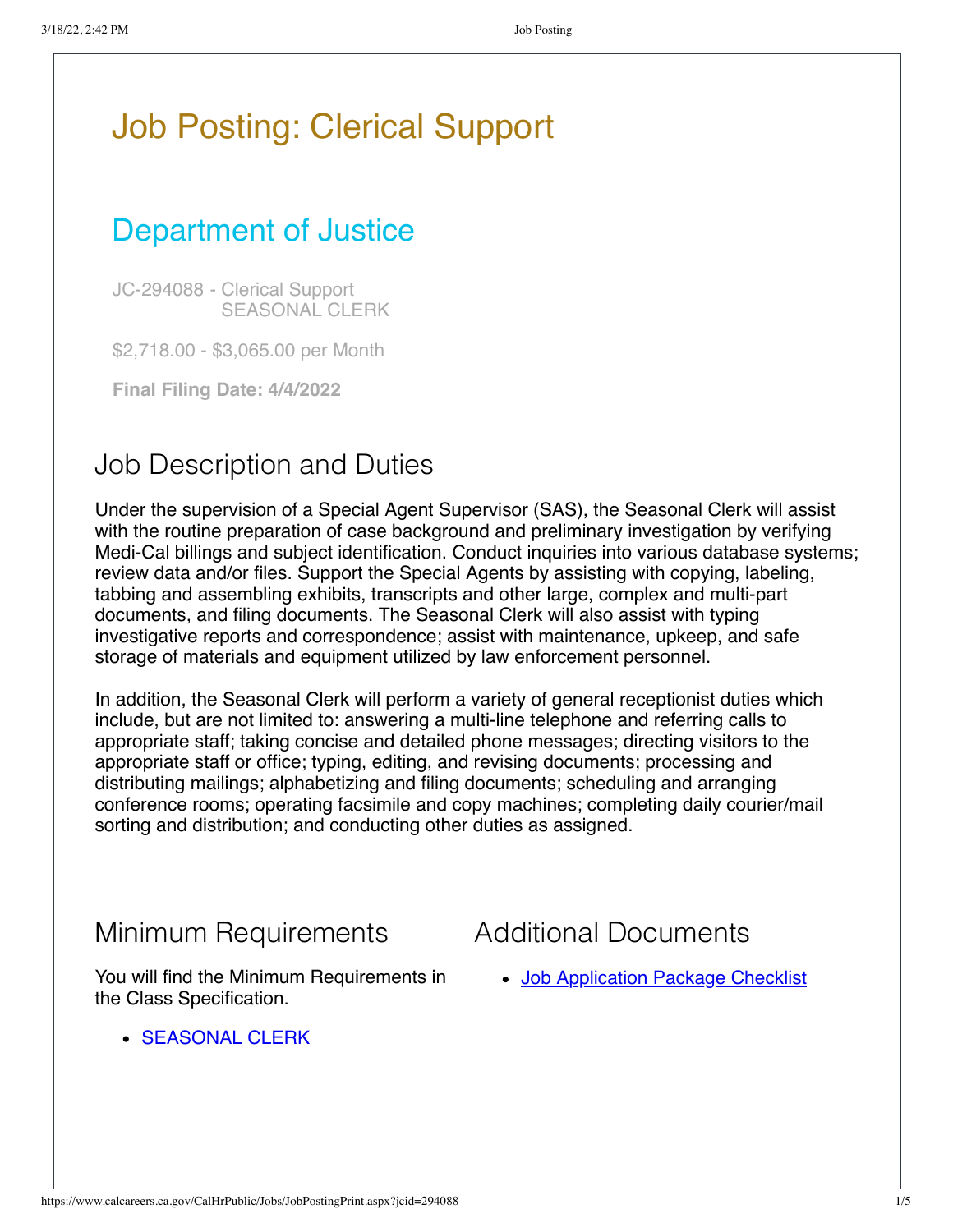### Position Details

| Job Code #:            | JC-294088                 |
|------------------------|---------------------------|
| Position #(s):         | 423-664-1120-901          |
| <b>Working Title:</b>  | <b>Clerical Support</b>   |
| <b>Classification:</b> | <b>SEASONAL CLERK</b>     |
|                        | \$2,718.00 - \$3,065.00 A |

**# of Positions:** 1 **Work Location:** Orange County **Job Type:** Non-Tenured, Intermittent **Work Shift:** Day **Work Week:** Monday - Friday

# Department Information

- This position is located in the Division of Medi-Cal Fraud and Elder Abuse, Orange County Regional Office.
- For more information about the department, please visit the Attorney General's website at: [www.oag.ca.gov.](http://www.oag.ca.gov/)



## Special Requirements

- A fingerprint check will be required.
- Clearly indicate JC-294088 and the title of this position in the "Examination of Job Title(s) For Which You Are Applying" section located on the first page of your application.

## Application Instructions

Completed applications and all required documents must be received or postmarked by the Final Filing Date in order to be considered. Dates printed on Mobile Bar Codes, such as the Quick Response (QR) Codes available at the USPS, are not considered Postmark dates for the purpose of determining timely filing of an application.

Final Filing Date: 4/4/2022

### **Who May Apply**

This is a non-testing Classification, therefore, anyone meeting the Minimum Qualifications listed on the Classification Specification may apply for this position. Individuals in specific programs, such as the Welfare to Work Program, are encouraged to apply and will be given priority according to the applicable Laws and Rules. Please note on your application your current participation in these programs.

Applications will be screened and only the most qualified applicants will be selected to move forward in the selection process. Applicants must meet the Minimum Qualifications stated in the Classification Specification(s).

### **How To Apply**

Complete Application Packages (including your Examination/Employment Application (STD 678) and applicable or required documents) must be submitted to apply for this Job Posting.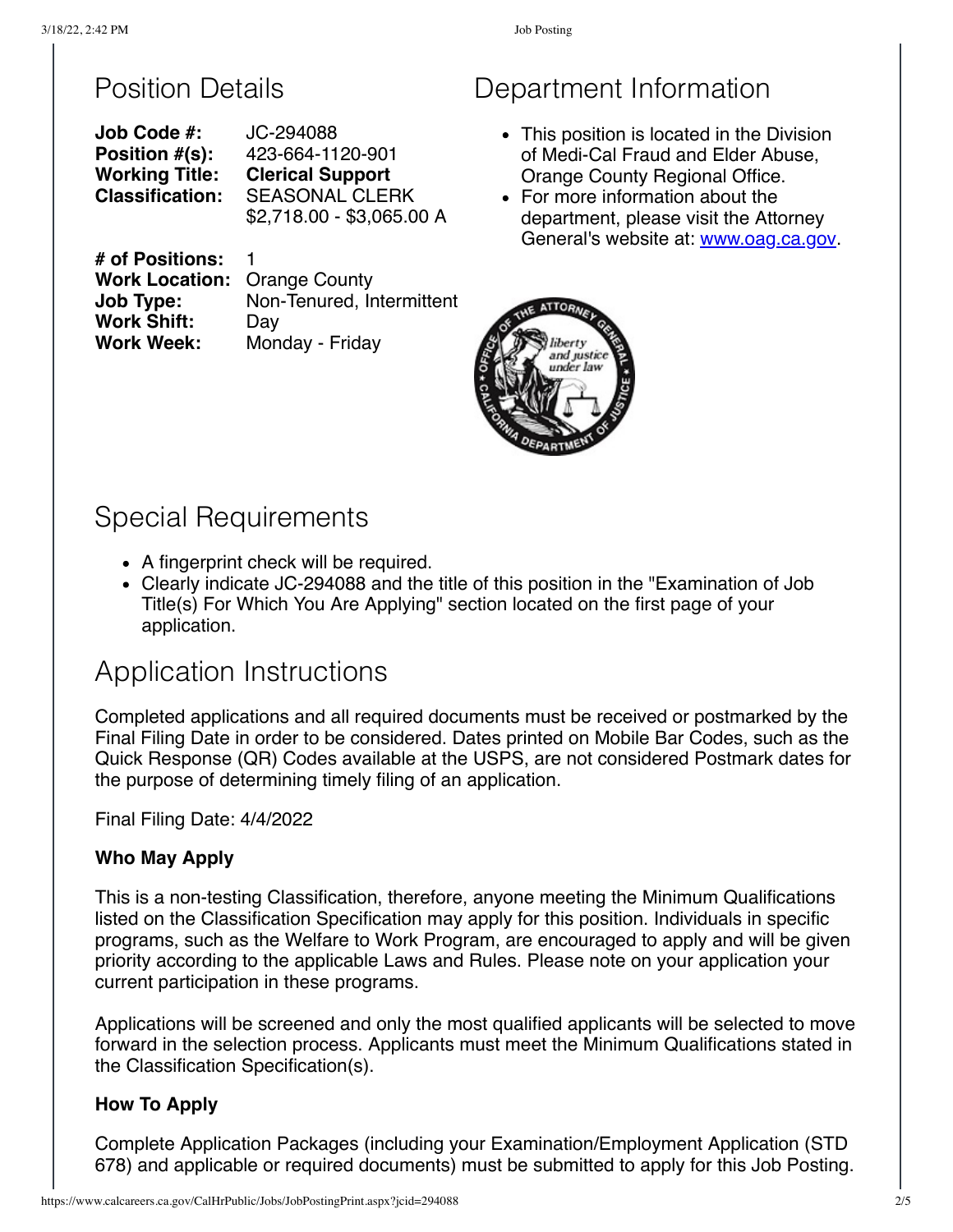Application Packages may be submitted electronically through your CalCareer Account at www.CalCareers.ca.gov. When submitting your application in hard copy, a completed copy of the Application Package listing must be included. If you choose to not apply electronically, a hard copy application package may be submitted through an alternative method listed below:

#### **Address for Mailing Application Packages**

You may submit your application and any applicable or required documents to:

Department of Justice Attn: Shelby Contreras (JC-294088) 2329 Gateway Oaks Drive Suite 200 Sacramento, CA 95833

#### **Address for Drop-Off Application Packages**

You may drop off your application and any applicable or required documents at:

Department of Justice Shelby Contreras (JC-294088) 2329 Gateway Oaks Drive Suite 200 Sacramento, CA 95833 09:00 AM - 04:30 PM

#### **Required Application Package Documents**

The following items are required to be submitted with your application. Applicants who do not submit the required items timely may not be considered for this job:

- Current version of the State Examination/Employment Application STD Form 678 (when not applying electronically), or the Electronic State Employment Application through your Applicant Account at www.CalCareers.ca.gov. All Experience and Education relating to the Minimum Qualifications listed on the Classification Specification should be included to demonstrate how you meet the Minimum Qualifications for the position.
- Resume is required and must be included.
- Other -

Click on the following link to complete the optional California Department of Justice Recruitment Survey:<https://www.surveymonkey.com/r/NC8SQ6N>

Applicants requiring reasonable accommodations for the hiring interview process must request the necessary accommodations if scheduled for a hiring interview. The request should be made at the time of contact to schedule the interview. Questions regarding reasonable accommodations may be directed to the EEO contact listed on this job posting.

### Desirable Qualifications

In addition to evaluating each candidate's relative ability, as demonstrated by quality and breadth of experience, the following factors will provide the basis for competitively evaluating each candidate: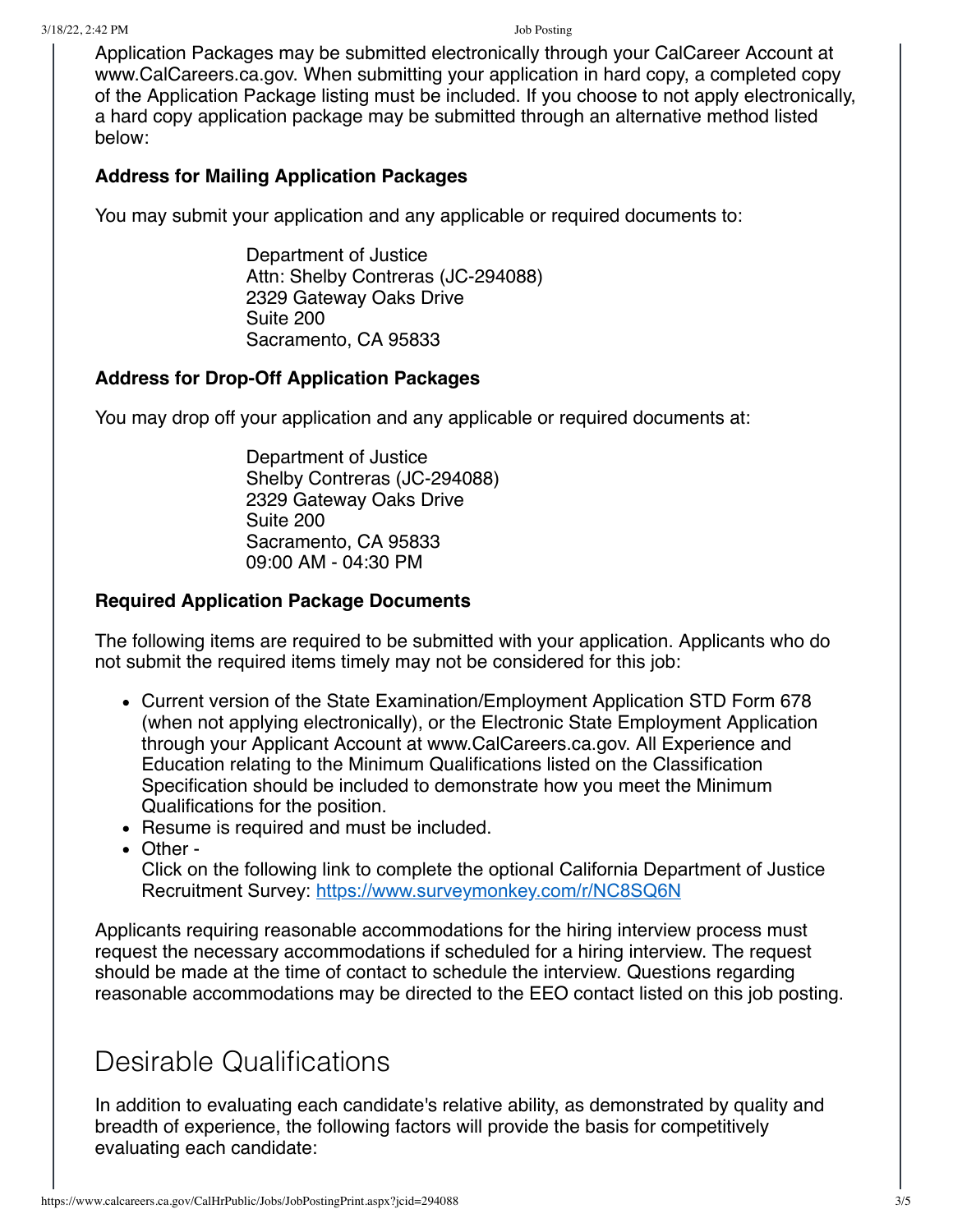- Customer service skills
- Verbal/Written communication skills
- Organizational skills
- Respect for chain of command
- Ability to work well in a team setting
- Ability to follow directions
- Microsoft Word and Excel skills
- Accuracy
- Punctuality
- Reliability
- Honesty
- Ability to consistently work a minimum of 20 hours per week is preferable.

### **Benefits**

Benefit Information - Please access this link for information on benefits afforded to [employees who work for the State of California - https://www.calhr.ca.gov/Pages/California-](https://www.calhr.ca.gov/Pages/California-State-Civil-Service-Employee-Benefits-Summary.aspx)State-Civil-Service-Employee-Benefits-Summary.aspx

### Contact Information

The Human Resources Contact is available to answer questions regarding the position or application process.

#### **Human Resources Contact:**

Shelby Contreras (916) 559-6163 Shelby.Contreras@doj.ca.gov

Please direct requests for Reasonable Accommodations to the interview scheduler at the time the interview is being scheduled. You may direct any additional questions regarding Reasonable Accommodations or Equal Employment Opportunity for this position(s) to the Department's EEO Office.

#### **EEO Contact:**

EEO Officer (916) 210-7580 EERROffice@doj.ca.gov

California Relay Service: 1-800-735-2929 (TTY), 1-800-735-2922 (Voice) TTY is a Telecommunications Device for the Deaf, and is reachable only from phones equipped with a TTY Device.

### Additional Information on Application Filing